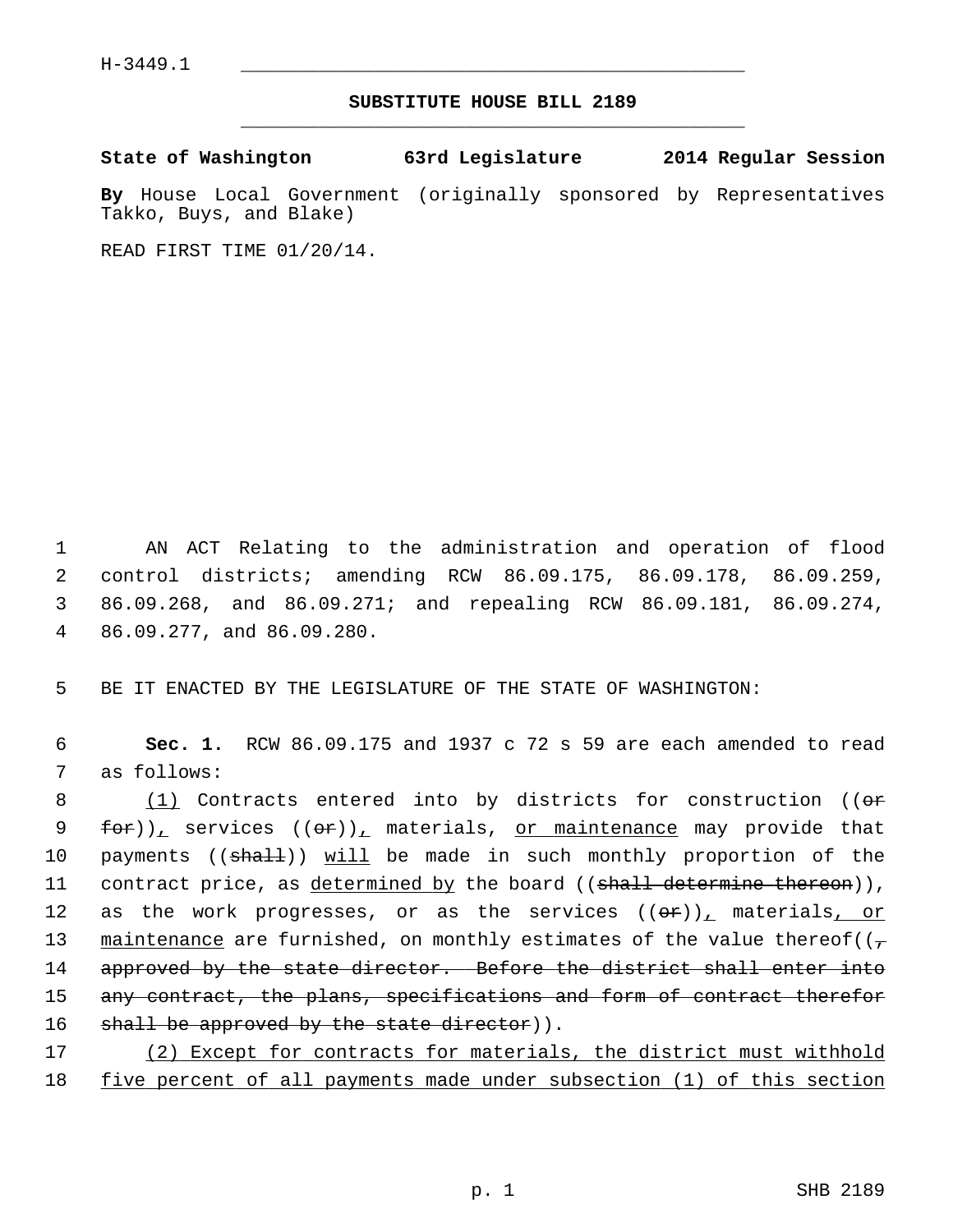1 until the contract is complete, as evidenced by releases issued by the 2 district.

 3 **Sec. 2.** RCW 86.09.178 and 1965 c 26 s 2 are each amended to read 4 as follows:

 5 ((Contracts for construction, or for labor or materials entering 6 into the construction of any improvement authorized by the district 7 shall be awarded at public bidding except as herein otherwise provided. 8 A notice calling for sealed proposals shall be published in such 9 newspaper or newspapers of general circulation as the board shall 10 designate for a period of not less than two weeks (three weekly issues) 11 prior to the day of the opening of the bids. Such proposals shall be 12 accompanied by a certified check for such amount as the board shall 13 decide upon, to guarantee a compliance with the bid and shall be opened 14 in public at the time and place designated in the notice. The contract 15 shall be awarded to the lowest and best responsible bidder: PROVIDED, 16 That the board shall have authority to reject any or all bids, in which 17 event they shall readvertise for bids and, when no satisfactory bid is 18 then received and with the written approval of the director, may 19 proceed to construct the works by force account.)) (1) Contracts 20 entered into by districts for construction, services, or maintenance, 21 the estimated cost of which is twenty thousand dollars or more, may 22 only be let by contract and competitive bidding. Contracts entered 23 into by districts for purchases of materials, supplies, or equipment, 24 the estimated cost of which is forty thousand dollars or more, may only 25 be let by contract and competitive bidding. The contract and 26 competitive bidding process must comply with the following:

 (a) The board must publish notice calling for sealed bid proposals in a newspaper of general circulation in the district at least once thirteen days before the deadline for submitting bid proposals. The notice must state generally the work to be done, must call for sealed bid proposals to be filed with the district on or before a specified date and hour, and must state the time and location that submitted bid proposals will be publicly opened and read. When notice is published, the work, plans, and specifications for which bid proposals are being requested must be on file in the district's office and be available for public inspection;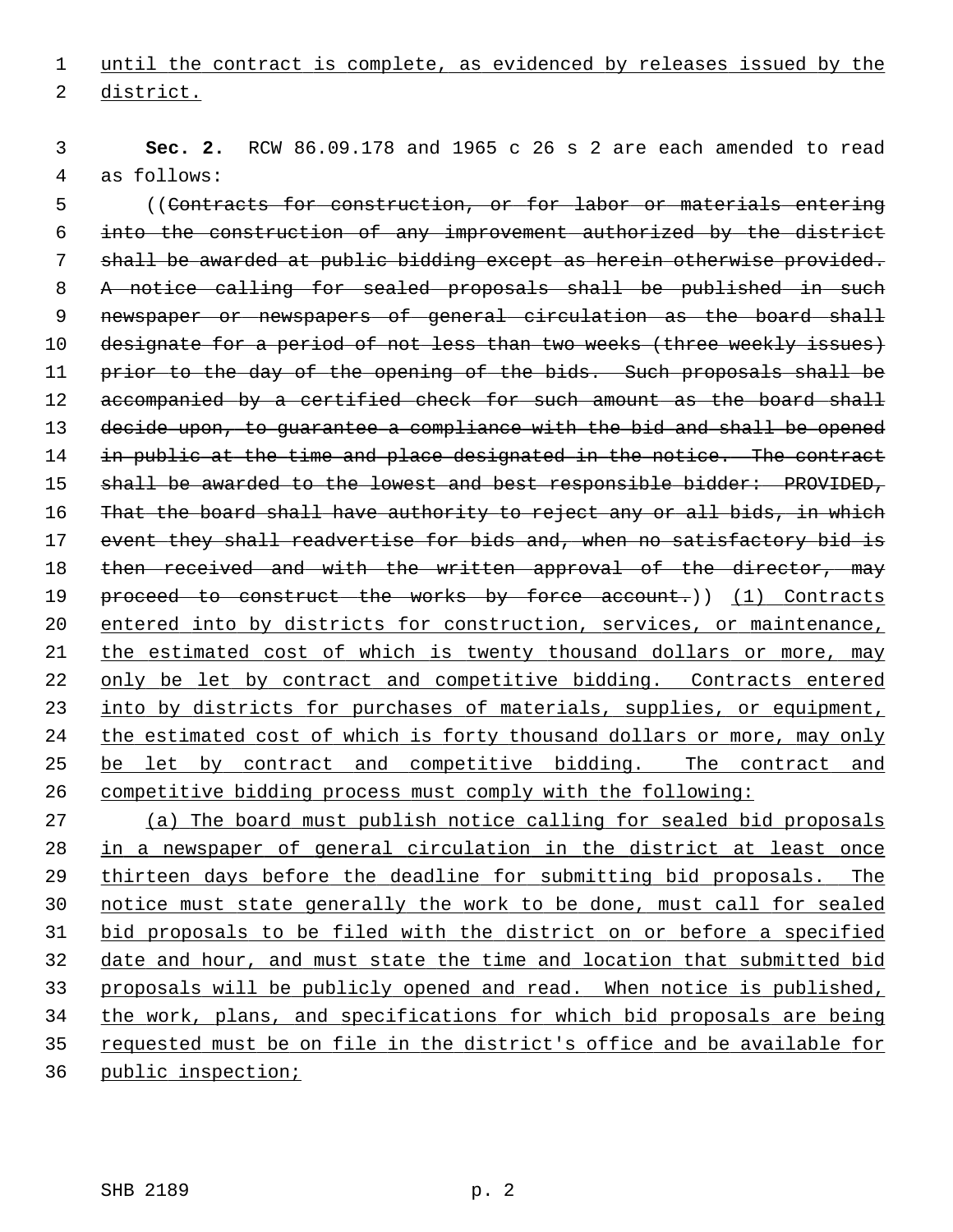(b) Bid proposals must be in writing and be filed at the appropriate location on or before the date and hour specified in the notice. Proposals must also be accompanied by a bid proposal deposit in an amount not less than five percent of the total amount of the bid. The bid proposal deposit must be in the form of cash, a certified check, a cashier's check, a postal money order, or a surety bond issued by a surety company authorized to do business in this state. A proposal may not be considered unless accompanied by a bid proposal 9 deposit that meets these requirements; and

 (c) Bid proposals must be opened and read in public by the board or its designee at the time and location specified in the notice.

 (2) The board may let the contract to the lowest responsible bidder upon plans and specifications on file. The board may also reject any or all bids for good cause and readvertise. The board must return the deposit of any rejected bid proposal to the bidder.

 (3) If a bid is accepted, the board must return the bid proposal deposits to all unsuccessful bidders. The bid proposal deposit of the successful bidder must be held until the contract between the bidder and the district is executed and a performance bond for the full amount of the contract price is furnished to the district in accordance with the bid.

 (4) If the successful bidder fails to enter into a contract and fails to furnish a satisfactory performance bond within ten days of 24 receiving notice of the board's acceptance of the bid, the bid proposal deposit is forfeited to the district. The district may recover all costs and expenses, including reasonable attorneys' fees, incurred as a result of the successful bidder's failure to enter into a contract with the district in accordance with the bid or failure to furnish a satisfactory performance bond.

 (5) A low bidder, who claims error and fails to enter into a contract with the district in accordance with the bid, is prohibited from bidding on the same project if the board subsequently submits a new notice calling for sealed bid proposals.

 (6) If a satisfactory bid is not received under this section, the district may complete the project by an agreed price or force account. (7) This section does not restrict a district from: (a) Using

volunteer labor and equipment on improvements and providing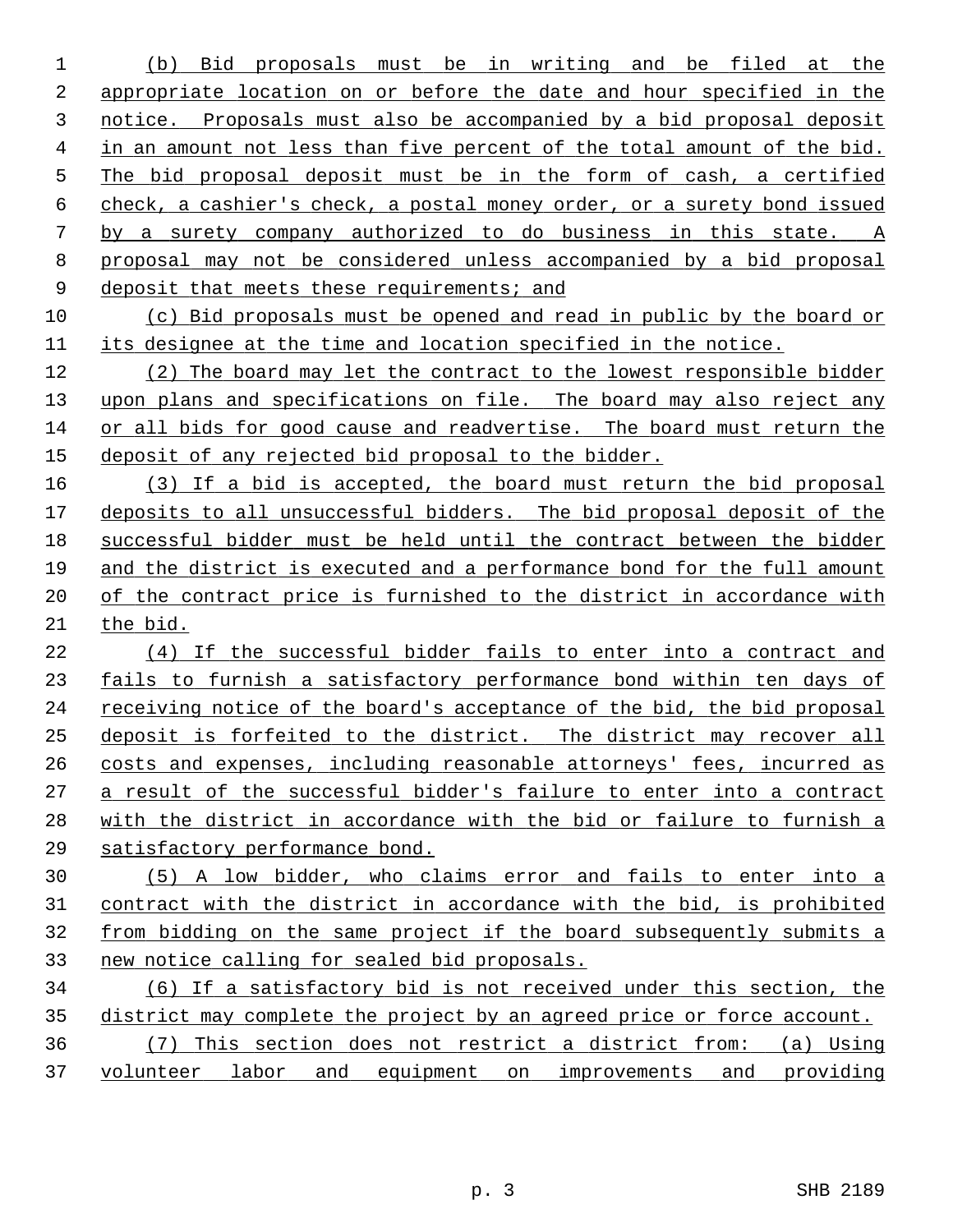1 reimbursement for actual expenses; or (b) entering into an interlocal 2 agreement for district construction, maintenance, or other work with a

3 county, city, or other governmental entity.

 4 **Sec. 3.** RCW 86.09.259 and 2013 c 23 s 448 are each amended to read 5 as follows:

6 A flood control district ( $(\text{shalt})$ ) must be managed by a board of 7 directors consisting of three members. The initial directors ((shall)) 8 must be appointed, and the elected directors elected, as provided in 9 chapter 85.38 RCW. The directors ((shall)) must elect a chair and vice 10 chair from their number ((and shall either)). The directors may elect 11 ((one of)) a secretary from their number( $\left($ , or appoint a voter of the 12 district, as secretary) to hold office at  $((its))$  the board's pleasure 13 and  $((who shall))$  to keep a record of  $((its))$  the board's proceedings. 14 In accordance with RCW 86.09.268, the directors may also appoint and 15 employ a secretary.

16 **Sec. 4.** RCW 86.09.268 and 1937 c 72 s 90 are each amended to read 17 as follows:

18 The board ((shall have the power and it shall be its duty to adopt 19 a seal of the district, to)) must:

20 (1) Manage and conduct the business affairs of the district,  $((\epsilon \Theta))$ 21 including holding regular meetings at least once each year;

22 (2) Employ and appoint ((such)) agents, engineers, attorneys, 23 officers, and employees as may be necessary, and prescribe their 24 duties( $(\frac{1}{1} \text{ to})$ );

25 (3) Establish reasonable (( $by$ laws,)) rules and regulations for the 26 government and management of affairs of the district( $(\frac{1}{1 + \text{and}})$ );

27 (4) Hold open meetings in accordance with chapter 42.30 RCW; and

28 (5) Generally ( $(\pm \sigma)$ ) perform any and all acts necessary to carry 29 out the purpose of the district organization.

30 **Sec. 5.** RCW 86.09.271 and 1985 c 396 s 59 are each amended to read 31 as follows:

32 The office of the directors and principal place of business of the 33 district ((shall)) must be located, if possible, ((at some place)) 34 within the district (( $\theta$  be)) at a place designated by the board. If 35 a place convenient and suitable for conducting district business and